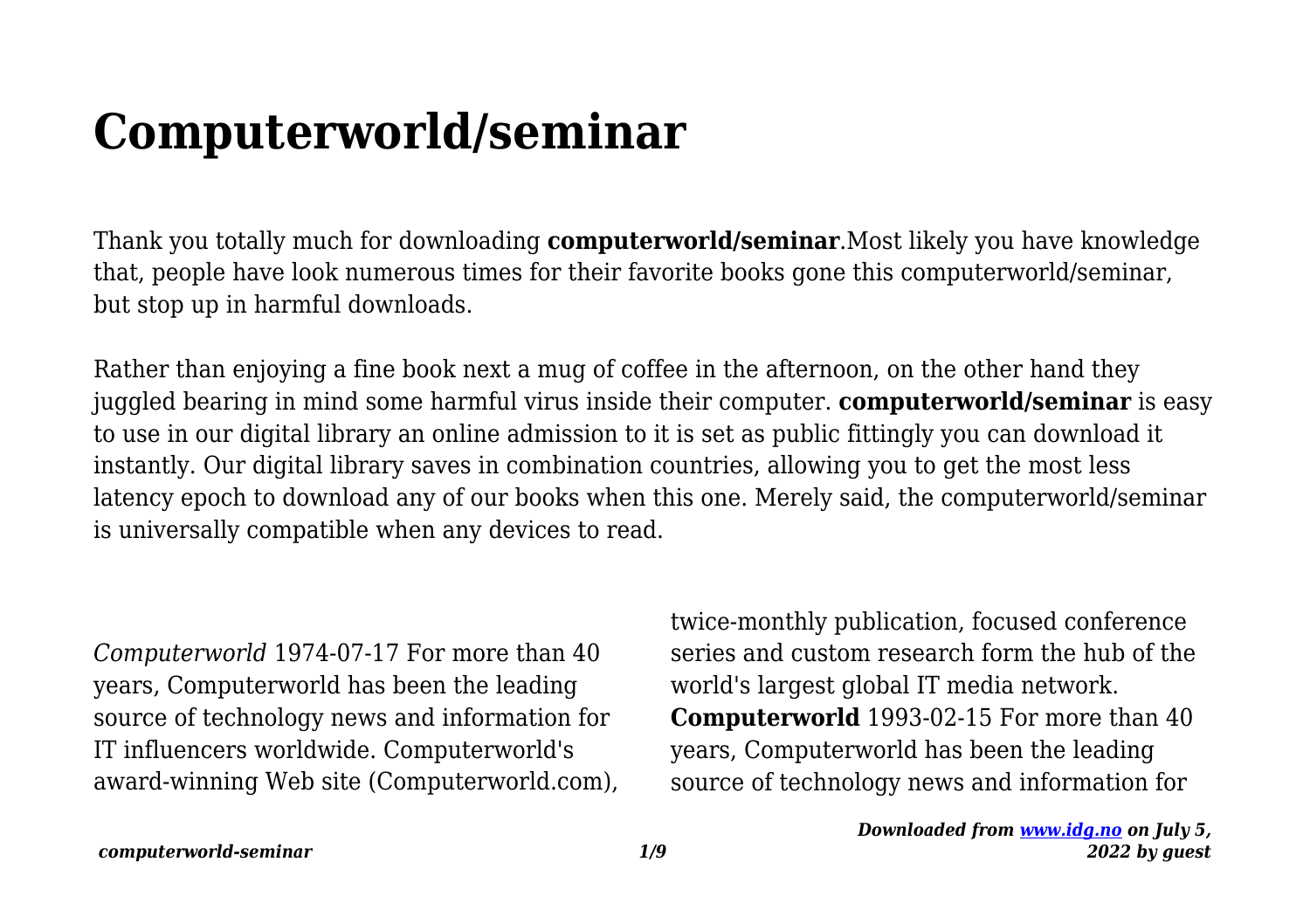IT influencers worldwide. Computerworld's award-winning Web site (Computerworld.com), twice-monthly publication, focused conference series and custom research form the hub of the world's largest global IT media network. **Computerworld** 1982-04-12 For more than 40 years, Computerworld has been the leading source of technology news and information for IT influencers worldwide. Computerworld's award-winning Web site (Computerworld.com), twice-monthly publication, focused conference series and custom research form the hub of the world's largest global IT media network. *Computerworld* 1974-10-09 For more than 40 years, Computerworld has been the leading source of technology news and information for IT influencers worldwide. Computerworld's award-winning Web site (Computerworld.com), twice-monthly publication, focused conference series and custom research form the hub of the world's largest global IT media network. **Computerworld** 1977-04-11 For more than 40

years, Computerworld has been the leading source of technology news and information for IT influencers worldwide. Computerworld's award-winning Web site (Computerworld.com), twice-monthly publication, focused conference series and custom research form the hub of the world's largest global IT media network. *Computerworld* 1974-08-28 For more than 40 years, Computerworld has been the leading source of technology news and information for IT influencers worldwide. Computerworld's award-winning Web site (Computerworld.com), twice-monthly publication, focused conference series and custom research form the hub of the world's largest global IT media network. *Computerworld* 1974-09-04 For more than 40 years, Computerworld has been the leading source of technology news and information for IT influencers worldwide. Computerworld's award-winning Web site (Computerworld.com), twice-monthly publication, focused conference series and custom research form the hub of the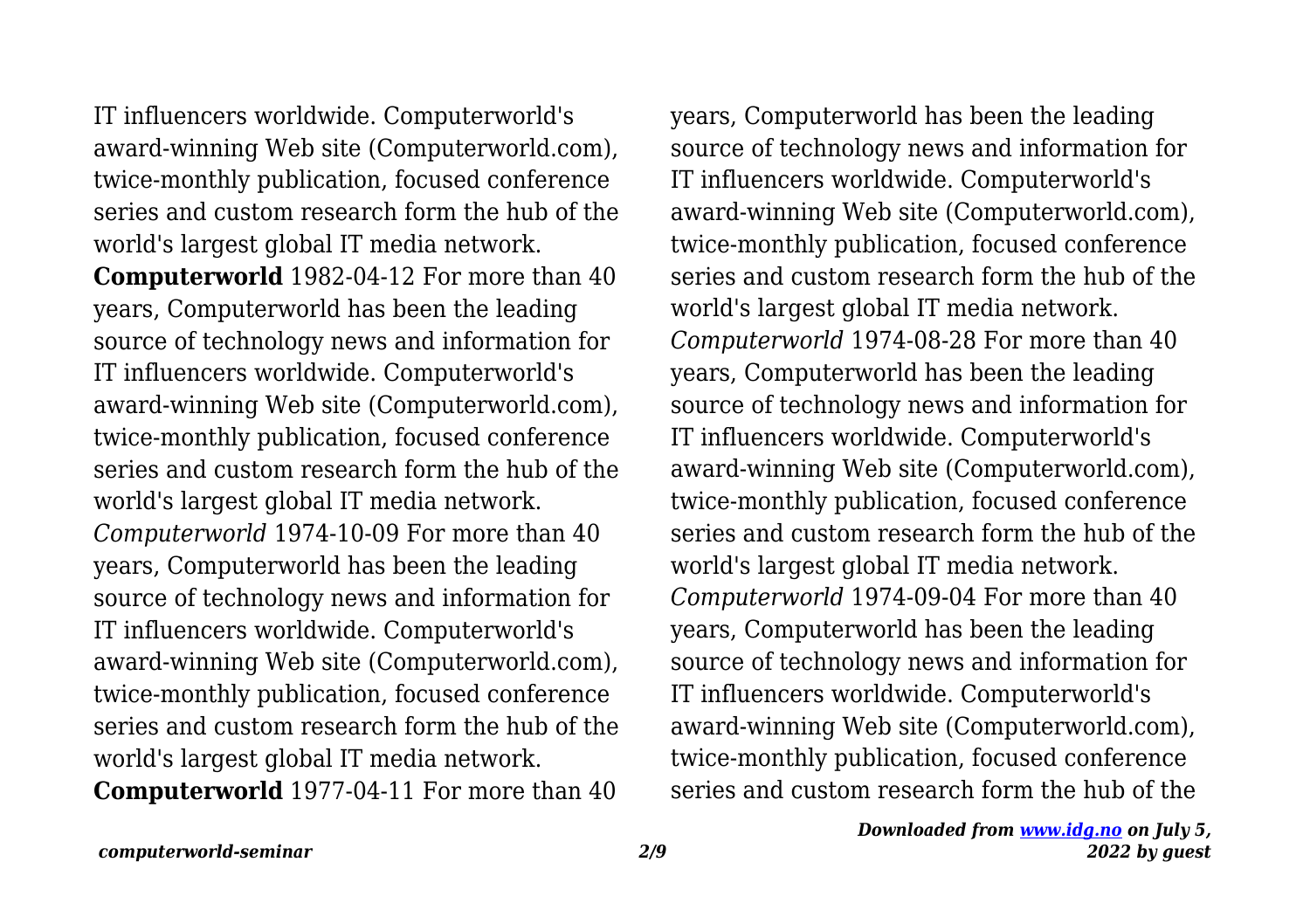world's largest global IT media network. **Computerworld** 1976-07-26 For more than 40 years, Computerworld has been the leading source of technology news and information for IT influencers worldwide. Computerworld's award-winning Web site (Computerworld.com), twice-monthly publication, focused conference series and custom research form the hub of the world's largest global IT media network. **Computerworld** 1978-04-17 For more than 40 years, Computerworld has been the leading source of technology news and information for IT influencers worldwide. Computerworld's award-winning Web site (Computerworld.com), twice-monthly publication, focused conference series and custom research form the hub of the world's largest global IT media network. **Computerworld** 1984-03-05 For more than 40 years, Computerworld has been the leading source of technology news and information for IT influencers worldwide. Computerworld's award-winning Web site (Computerworld.com), twice-monthly publication, focused conference series and custom research form the hub of the world's largest global IT media network. **Computerworld** 1975-05-21 For more than 40 years, Computerworld has been the leading source of technology news and information for IT influencers worldwide. Computerworld's award-winning Web site (Computerworld.com), twice-monthly publication, focused conference series and custom research form the hub of the world's largest global IT media network. **Computerworld** 1974-09-25 For more than 40 years, Computerworld has been the leading source of technology news and information for IT influencers worldwide. Computerworld's award-winning Web site (Computerworld.com), twice-monthly publication, focused conference series and custom research form the hub of the world's largest global IT media network. Computerworld 1974-09-11 For more than 40 years, Computerworld has been the leading source of technology news and information for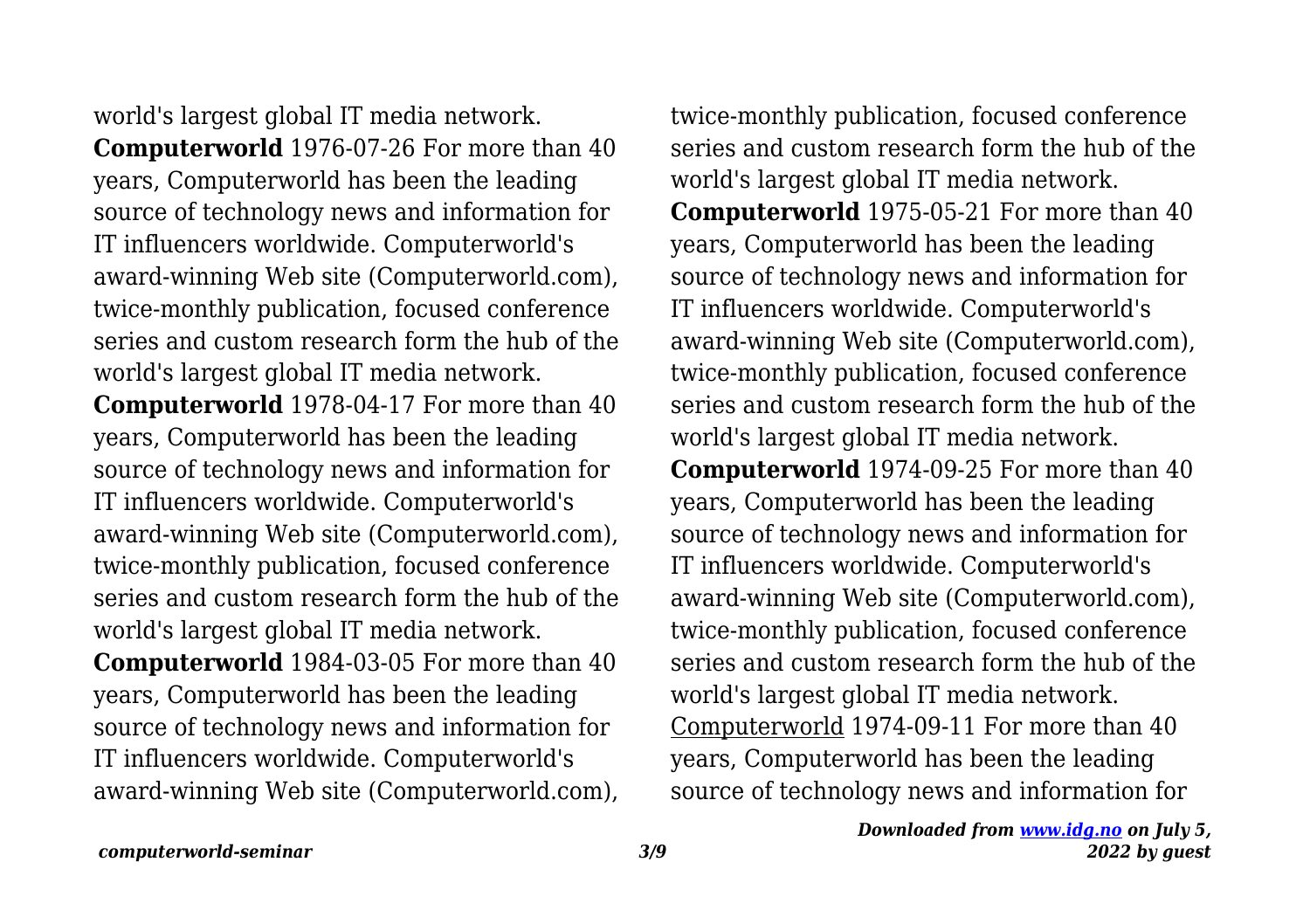IT influencers worldwide. Computerworld's award-winning Web site (Computerworld.com), twice-monthly publication, focused conference series and custom research form the hub of the world's largest global IT media network. **Computerworld** 1981-10-26 For more than 40 years, Computerworld has been the leading source of technology news and information for IT influencers worldwide. Computerworld's award-winning Web site (Computerworld.com), twice-monthly publication, focused conference series and custom research form the hub of the world's largest global IT media network. *Computerworld* 1991-04-22 For more than 40 years, Computerworld has been the leading source of technology news and information for IT influencers worldwide. Computerworld's award-winning Web site (Computerworld.com), twice-monthly publication, focused conference series and custom research form the hub of the world's largest global IT media network. **Computerworld** 1977-01-31 For more than 40

years, Computerworld has been the leading source of technology news and information for IT influencers worldwide. Computerworld's award-winning Web site (Computerworld.com), twice-monthly publication, focused conference series and custom research form the hub of the world's largest global IT media network. **Computerworld** 1977-09-19 For more than 40 years, Computerworld has been the leading source of technology news and information for IT influencers worldwide. Computerworld's award-winning Web site (Computerworld.com), twice-monthly publication, focused conference series and custom research form the hub of the world's largest global IT media network. **Computerworld** 1976-04-26 For more than 40 years, Computerworld has been the leading source of technology news and information for IT influencers worldwide. Computerworld's award-winning Web site (Computerworld.com), twice-monthly publication, focused conference series and custom research form the hub of the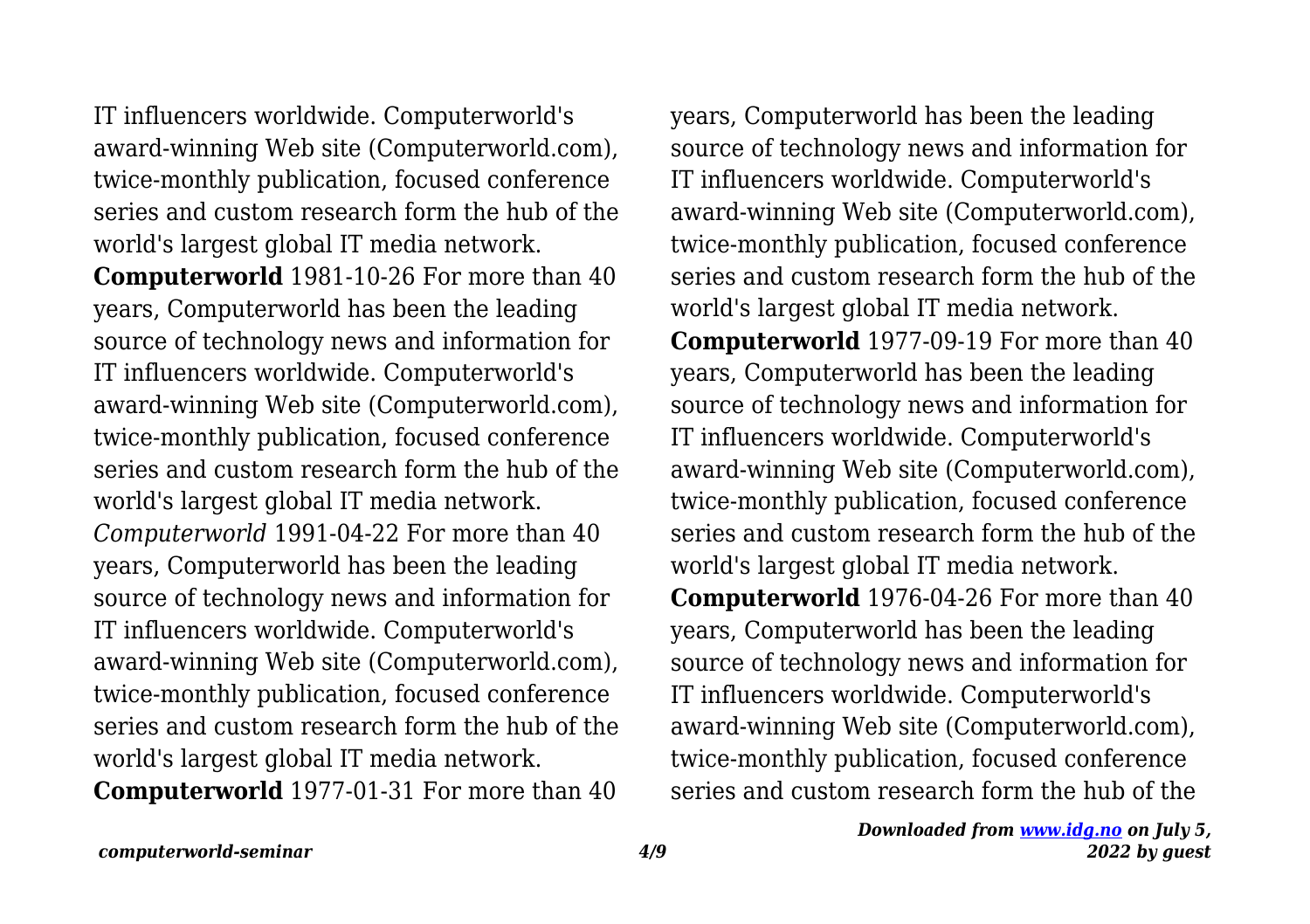world's largest global IT media network. *Computerworld* 1974-10-30 For more than 40 years, Computerworld has been the leading source of technology news and information for IT influencers worldwide. Computerworld's award-winning Web site (Computerworld.com), twice-monthly publication, focused conference series and custom research form the hub of the world's largest global IT media network. *Computerworld* 1974-09-04 For more than 40 years, Computerworld has been the leading source of technology news and information for IT influencers worldwide. Computerworld's award-winning Web site (Computerworld.com), twice-monthly publication, focused conference series and custom research form the hub of the world's largest global IT media network. **Computerworld** 1976-11-01 For more than 40 years, Computerworld has been the leading source of technology news and information for IT influencers worldwide. Computerworld's award-winning Web site (Computerworld.com), twice-monthly publication, focused conference series and custom research form the hub of the world's largest global IT media network. Computerworld 1974-10-02 For more than 40 years, Computerworld has been the leading source of technology news and information for IT influencers worldwide. Computerworld's award-winning Web site (Computerworld.com), twice-monthly publication, focused conference series and custom research form the hub of the world's largest global IT media network. Computerworld 1976-05-10 For more than 40 years, Computerworld has been the leading source of technology news and information for IT influencers worldwide. Computerworld's award-winning Web site (Computerworld.com), twice-monthly publication, focused conference series and custom research form the hub of the world's largest global IT media network. **Computerworld** 1974-10-09 For more than 40 years, Computerworld has been the leading source of technology news and information for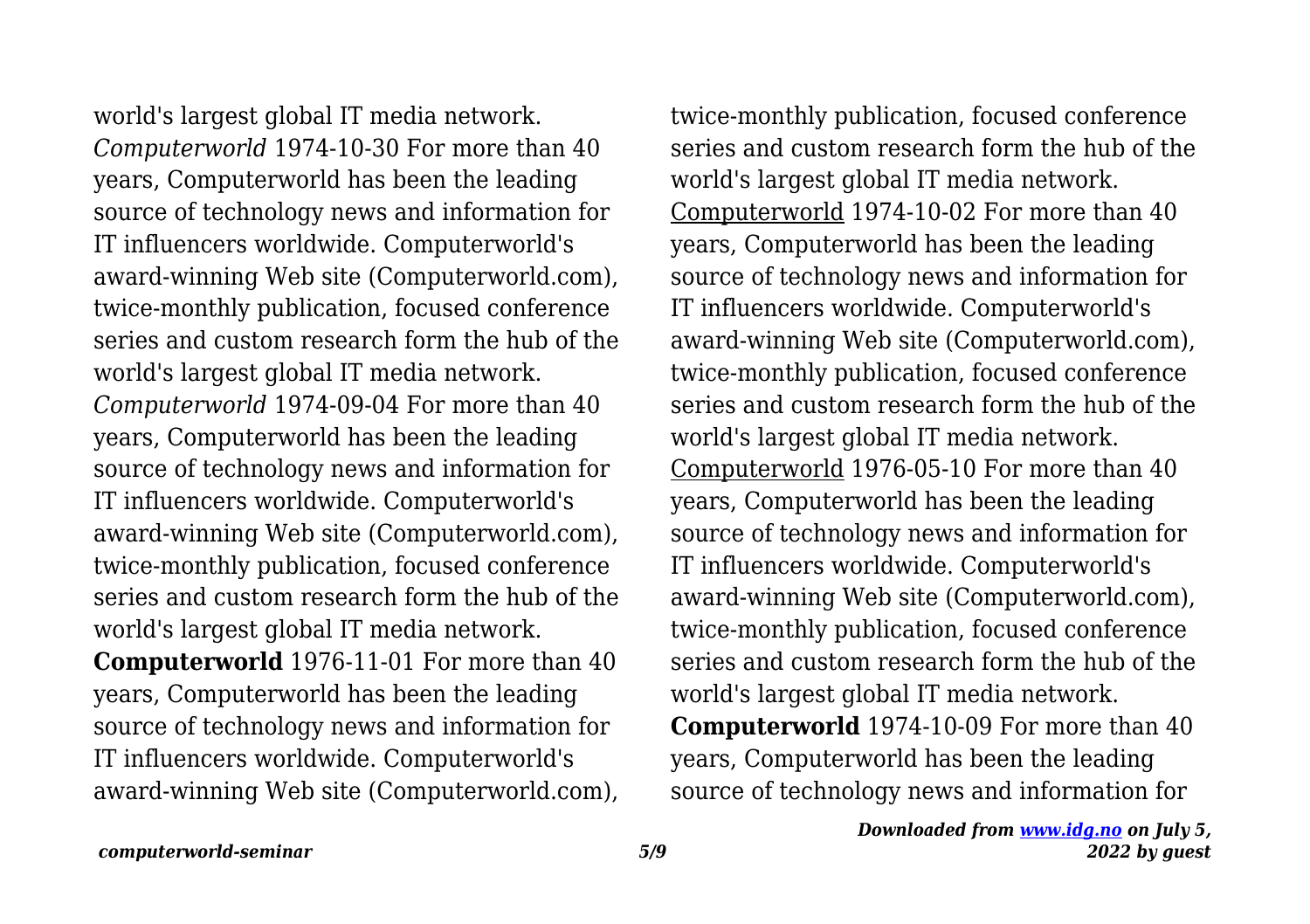IT influencers worldwide. Computerworld's award-winning Web site (Computerworld.com), twice-monthly publication, focused conference series and custom research form the hub of the world's largest global IT media network. *Computerworld* 1991-05-20 For more than 40 years, Computerworld has been the leading source of technology news and information for IT influencers worldwide. Computerworld's award-winning Web site (Computerworld.com), twice-monthly publication, focused conference series and custom research form the hub of the world's largest global IT media network. **Computerworld** 1982-04-05 For more than 40 years, Computerworld has been the leading source of technology news and information for IT influencers worldwide. Computerworld's award-winning Web site (Computerworld.com), twice-monthly publication, focused conference series and custom research form the hub of the world's largest global IT media network.

**Computerworld** 1975-10-15 For more than 40

years, Computerworld has been the leading source of technology news and information for IT influencers worldwide. Computerworld's award-winning Web site (Computerworld.com), twice-monthly publication, focused conference series and custom research form the hub of the world's largest global IT media network. Computerworld 1989-04-17 For more than 40 years, Computerworld has been the leading source of technology news and information for IT influencers worldwide. Computerworld's award-winning Web site (Computerworld.com), twice-monthly publication, focused conference series and custom research form the hub of the world's largest global IT media network. **Computerworld** 1996-07-01 For more than 40 years, Computerworld has been the leading source of technology news and information for IT influencers worldwide. Computerworld's award-winning Web site (Computerworld.com), twice-monthly publication, focused conference series and custom research form the hub of the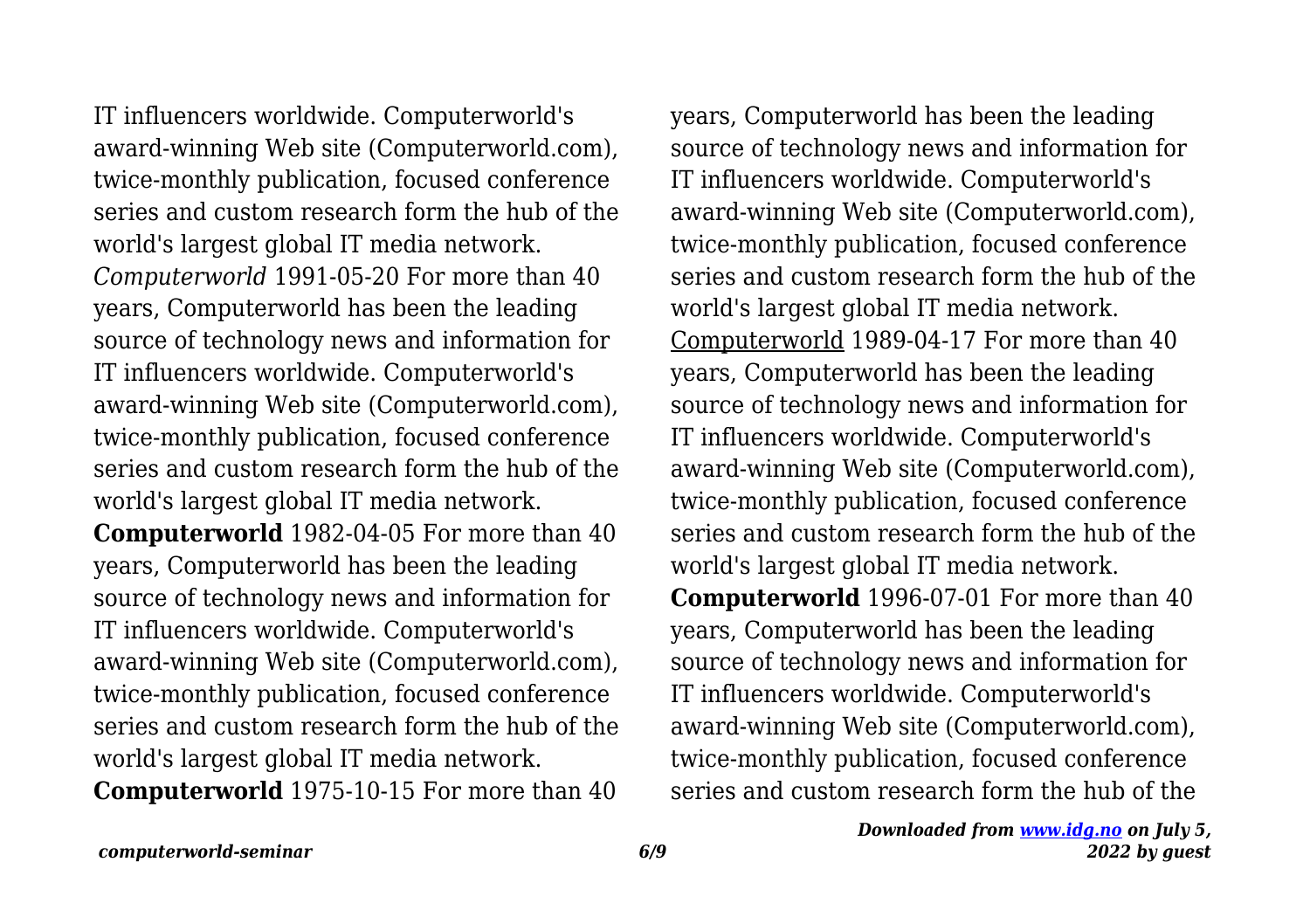world's largest global IT media network. *Computerworld* 1996-07-01 For more than 40 years, Computerworld has been the leading source of technology news and information for IT influencers worldwide. Computerworld's award-winning Web site (Computerworld.com), twice-monthly publication, focused conference series and custom research form the hub of the world's largest global IT media network. **Computerworld** 1990-08-06 For more than 40 years, Computerworld has been the leading source of technology news and information for IT influencers worldwide. Computerworld's award-winning Web site (Computerworld.com), twice-monthly publication, focused conference series and custom research form the hub of the world's largest global IT media network. Computerworld 1974-07-03 For more than 40 years, Computerworld has been the leading source of technology news and information for IT influencers worldwide. Computerworld's award-winning Web site (Computerworld.com), twice-monthly publication, focused conference series and custom research form the hub of the world's largest global IT media network. Computerworld 1976-06-28 For more than 40 years, Computerworld has been the leading source of technology news and information for IT influencers worldwide. Computerworld's award-winning Web site (Computerworld.com), twice-monthly publication, focused conference series and custom research form the hub of the world's largest global IT media network. *Computerworld* 1976-05-17 For more than 40 years, Computerworld has been the leading source of technology news and information for IT influencers worldwide. Computerworld's award-winning Web site (Computerworld.com), twice-monthly publication, focused conference series and custom research form the hub of the world's largest global IT media network. *Computerworld* 1982-03-15 For more than 40 years, Computerworld has been the leading source of technology news and information for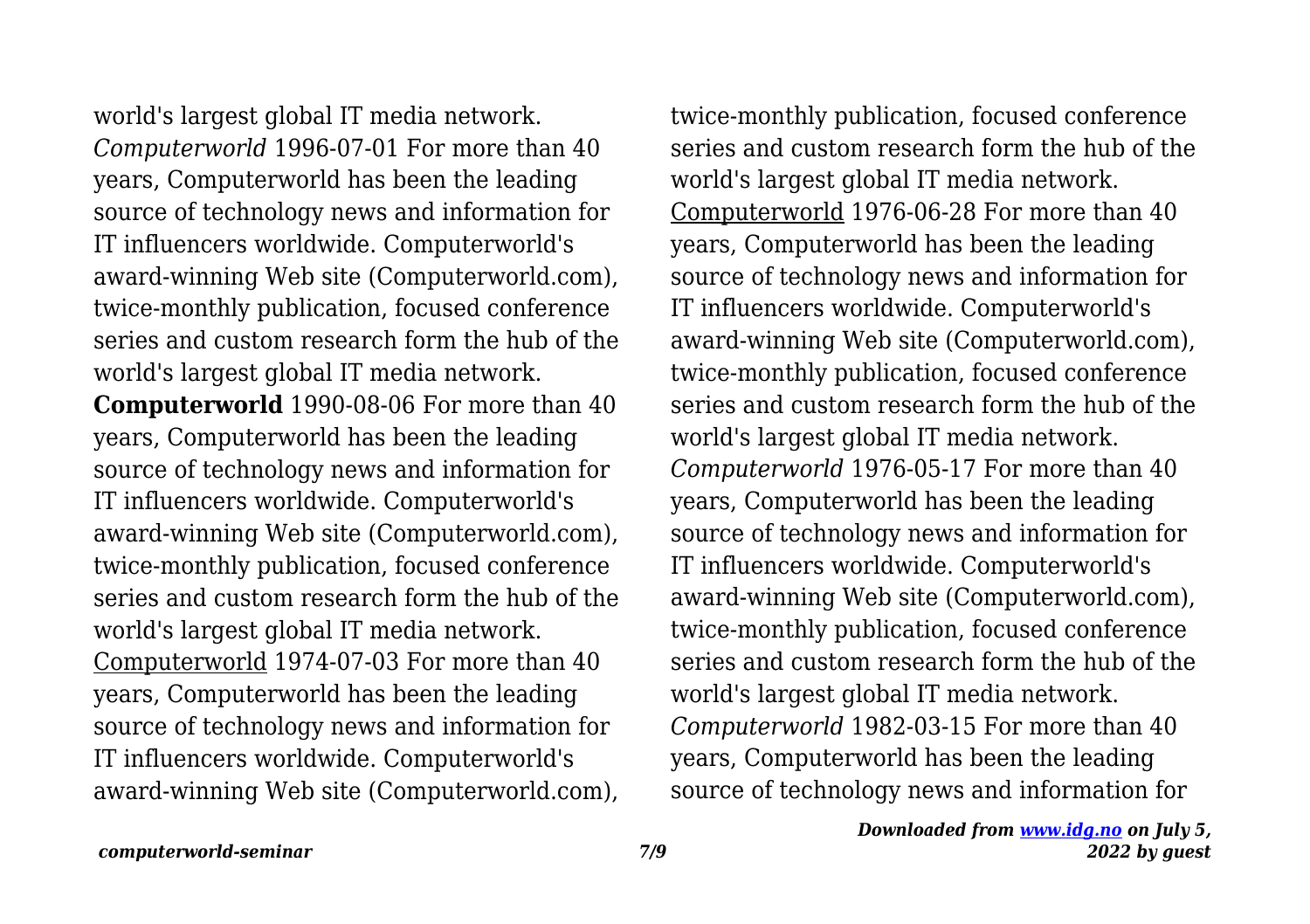IT influencers worldwide. Computerworld's award-winning Web site (Computerworld.com), twice-monthly publication, focused conference series and custom research form the hub of the world's largest global IT media network. **Computerworld** 1984-07-23 For more than 40 years, Computerworld has been the leading source of technology news and information for IT influencers worldwide. Computerworld's award-winning Web site (Computerworld.com), twice-monthly publication, focused conference series and custom research form the hub of the world's largest global IT media network. Computerworld 1974-07-17 For more than 40 years, Computerworld has been the leading source of technology news and information for IT influencers worldwide. Computerworld's award-winning Web site (Computerworld.com), twice-monthly publication, focused conference series and custom research form the hub of the world's largest global IT media network. *Computerworld* 1991-02-11 For more than 40

years, Computerworld has been the leading source of technology news and information for IT influencers worldwide. Computerworld's award-winning Web site (Computerworld.com), twice-monthly publication, focused conference series and custom research form the hub of the world's largest global IT media network. Computerworld 1975-09-17 For more than 40 years, Computerworld has been the leading source of technology news and information for IT influencers worldwide. Computerworld's award-winning Web site (Computerworld.com), twice-monthly publication, focused conference series and custom research form the hub of the world's largest global IT media network. **Computerworld** 1974-08-14 For more than 40 years, Computerworld has been the leading source of technology news and information for IT influencers worldwide. Computerworld's award-winning Web site (Computerworld.com), twice-monthly publication, focused conference series and custom research form the hub of the